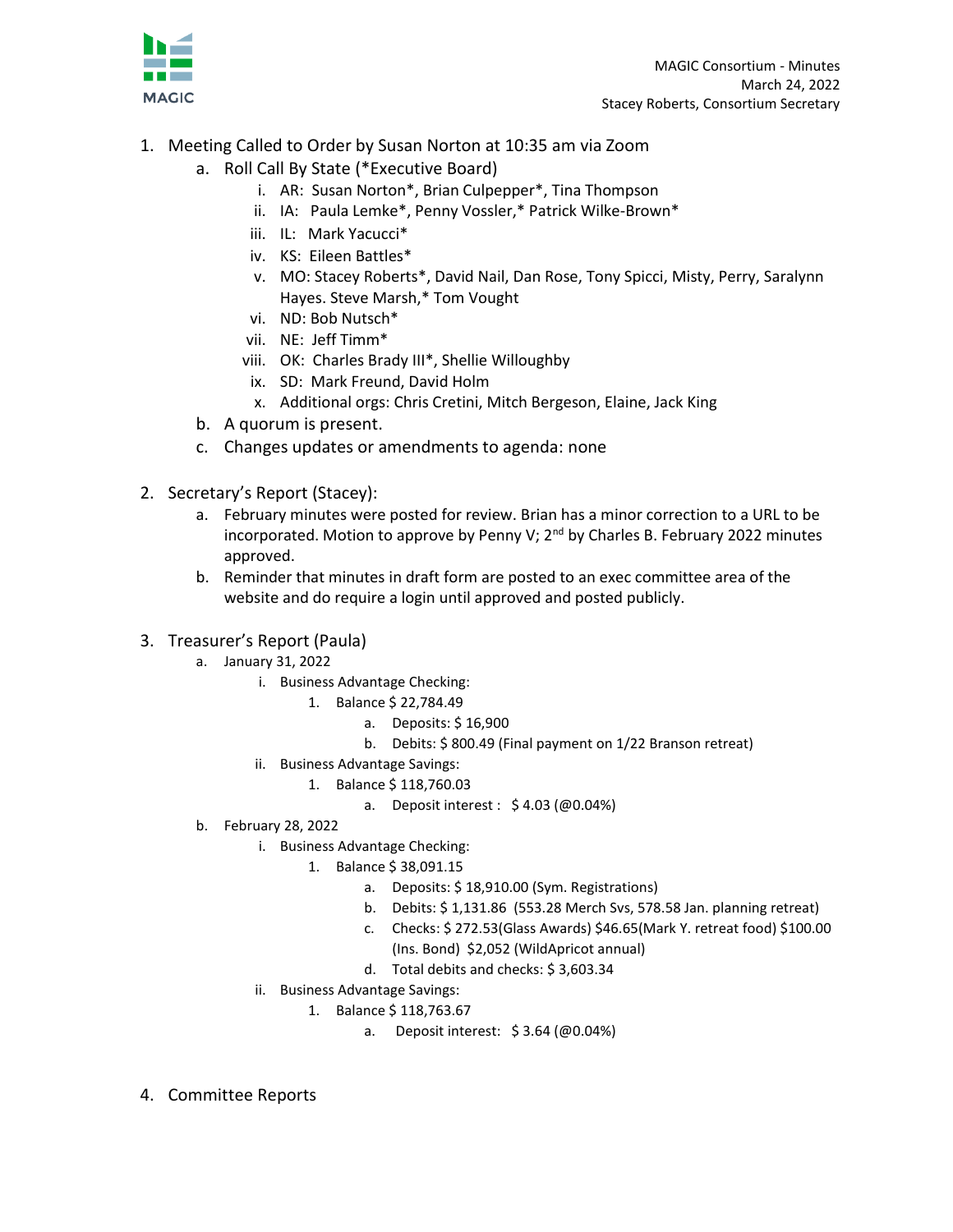

- a. Membership (Susan): Still climbing in membership
- b. Clearinghouse Summit (Patrick): Still on track for a meeting in August 2022, leaning toward virtual. Will be sure to have a session to gather and introduce clearinghouse info at the Symposium
- c. Communications (Charles): continue to share events to post to magicgis.org
- d. Grants (): no report
- e. COGO (): no report.

## 5. Regional Reports

- a. State Coordinator's Reports
	- i. Arkansas (Brian): redistricting drama continues at the local level.
	- ii. Iowa (Patrick): final broadband wrap up utilizing state funds; state-wide application to collect speed data; Lidar- 1/3 of the state collected and in the door so far.
	- iii. Illinois (Mark Y): ILGISA has a MOOC available; lidar and NG911 activities; legislation for a GIO office still in progress
	- iv. Kansas (Eileen): Hub data sharing guidelines published and hope to be live around May 1.
	- v. Missouri: (Tony): getting imagery for ½ state has started; NG911 still moving forward
	- vi. North Dakota (Bob): refining process on state-wide parcel program and collecting user stories and experiences to help maintain and justify long term funding; geospatial summit will be in September. State-wide voting precinct layer in the works.
	- vii. Nebraska (): Welcome Jeff Timm as new steering committee member!
	- viii. Oklahoma (Charles): GIS day at the capital happened successfully and continuation of NG911 work
	- ix. South Dakota (Mark): evaluating lidar acquisition responses; legislature passed grant for broadband expansion; starting work with state land surveyors on corner record repository in GIS state-wide
- b. Regional City/County Updates:

i. Penny's group is near go live with NG911

- c. NSGIC Liaison Report (Tony): new exec director choice and offer made and in negotiations
- d. USGS Liaison Report (David/Elaine/Chris): 3D national hydrography call for action part 1 is live; https://www.usgs.gov/national-hydrography/3d-national-topography-model-callaction-part-1-3d-hydrography-program
- e. Census (): no report
- 6. Old Business
	- a. Symposium update:
		- i. Susan will send another social media blast
		- ii. Need more people and short course attendees and all attendees always
			- 1. If you are registered and want to add a course, we can add that on  $$ contact Tony or Charles